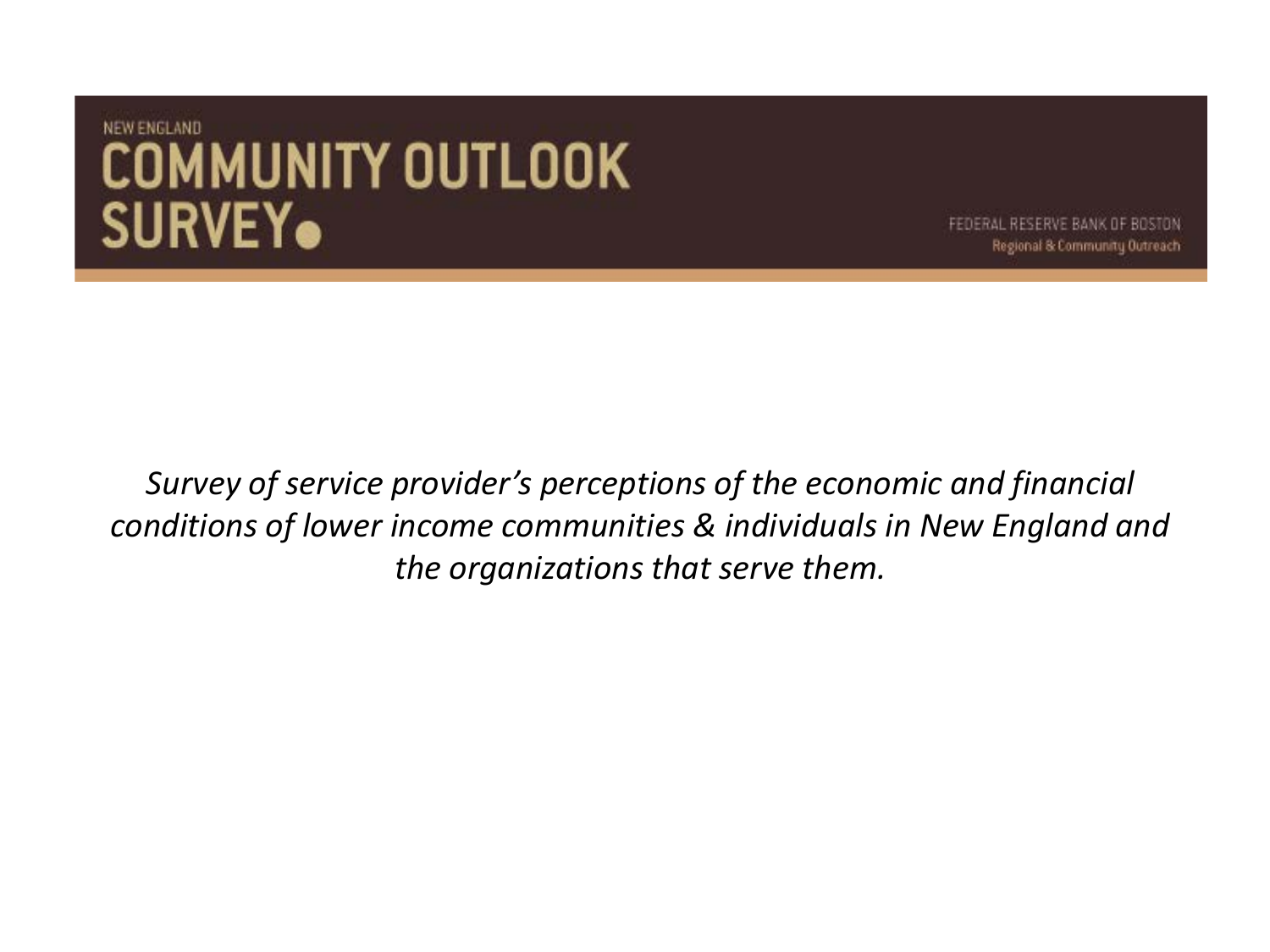FEDERAL RESERVE BANK OF BOSTON Regional & Community Outreach

In late 2012, The Boston Fed's Community Development Unit, worked with an outside consultant to assess the quality of the information the Community Outlook Survey assembles and disseminates and how it is used internally and externally prompting changes to the Survey Instrument & Report

#### *2013 Project Goals*

- 1. Position Survey as a **leading indicator** on the status and well-being of New England's lower income communities.
- 2. Build on the Survey's history as a source for **reliable good data.**
- 3. Maintain focus on **practitioners** with an eye towards identifying what practitioners know that **resonates broadly** throughout New England and the Federal Reserve System.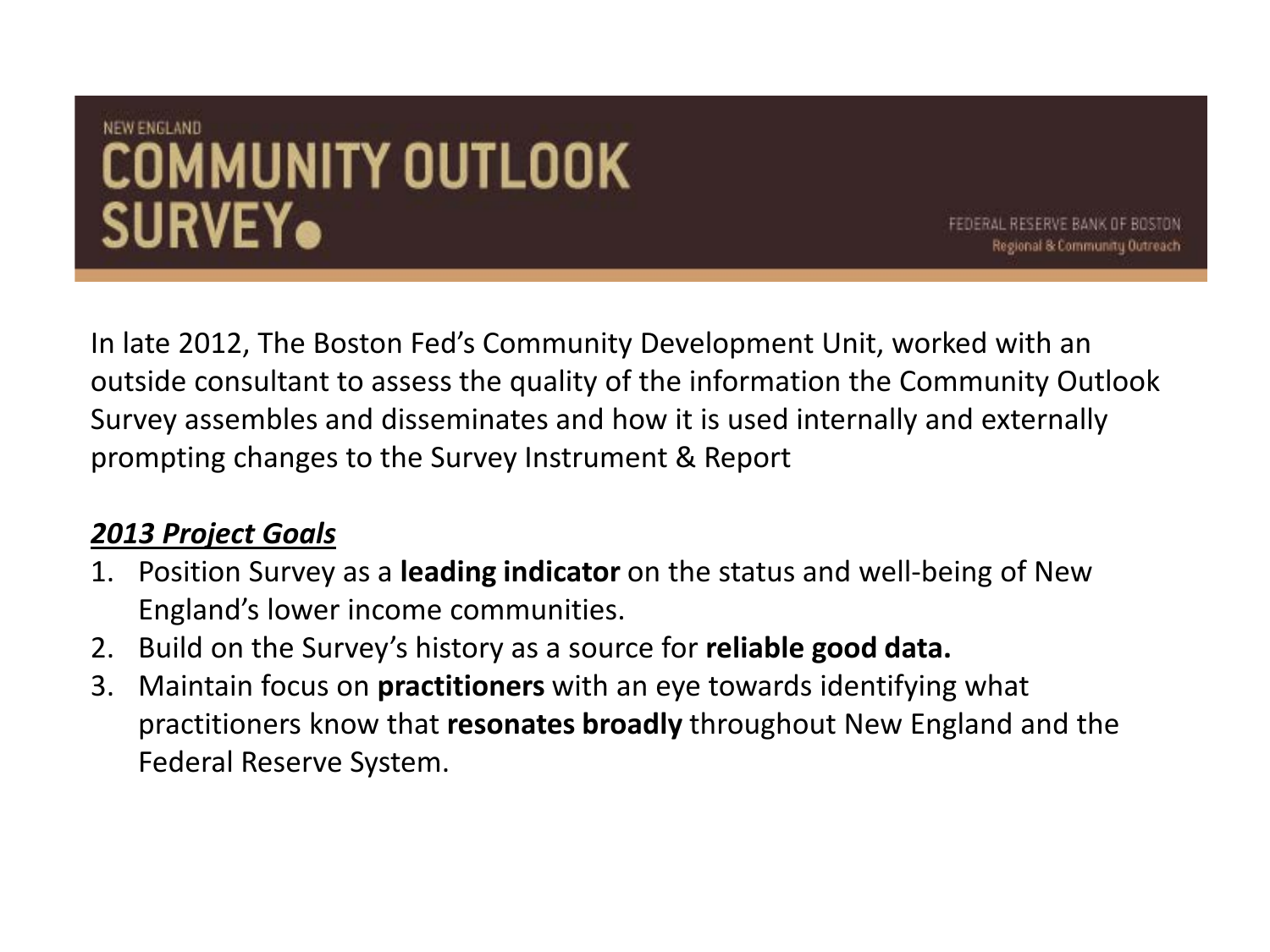FEDERAL RESERVE BANK OF BOSTON Regional & Community Outreach

- Launched revised survey on **April 9th**
- **158** service providers/organizations responded from across all six N.E. States
- Participating CD Sectors
	-
	-
	-

 $\checkmark$  Economic Development Housing & Small Business Development  $\checkmark$  Community Action Human Service Delivery  $\checkmark$  Workforce Development Municipal/State Governments

- Maine CD sectors represent **12%** of the total responses received.
	- $\checkmark$  Maine's response rate was the lowest in the District
- **Balanced** response rate by urban & rural geographies
	- $\checkmark$  38% Mostly Urban, 28% Mostly Rural, 34% Both Urban & Rural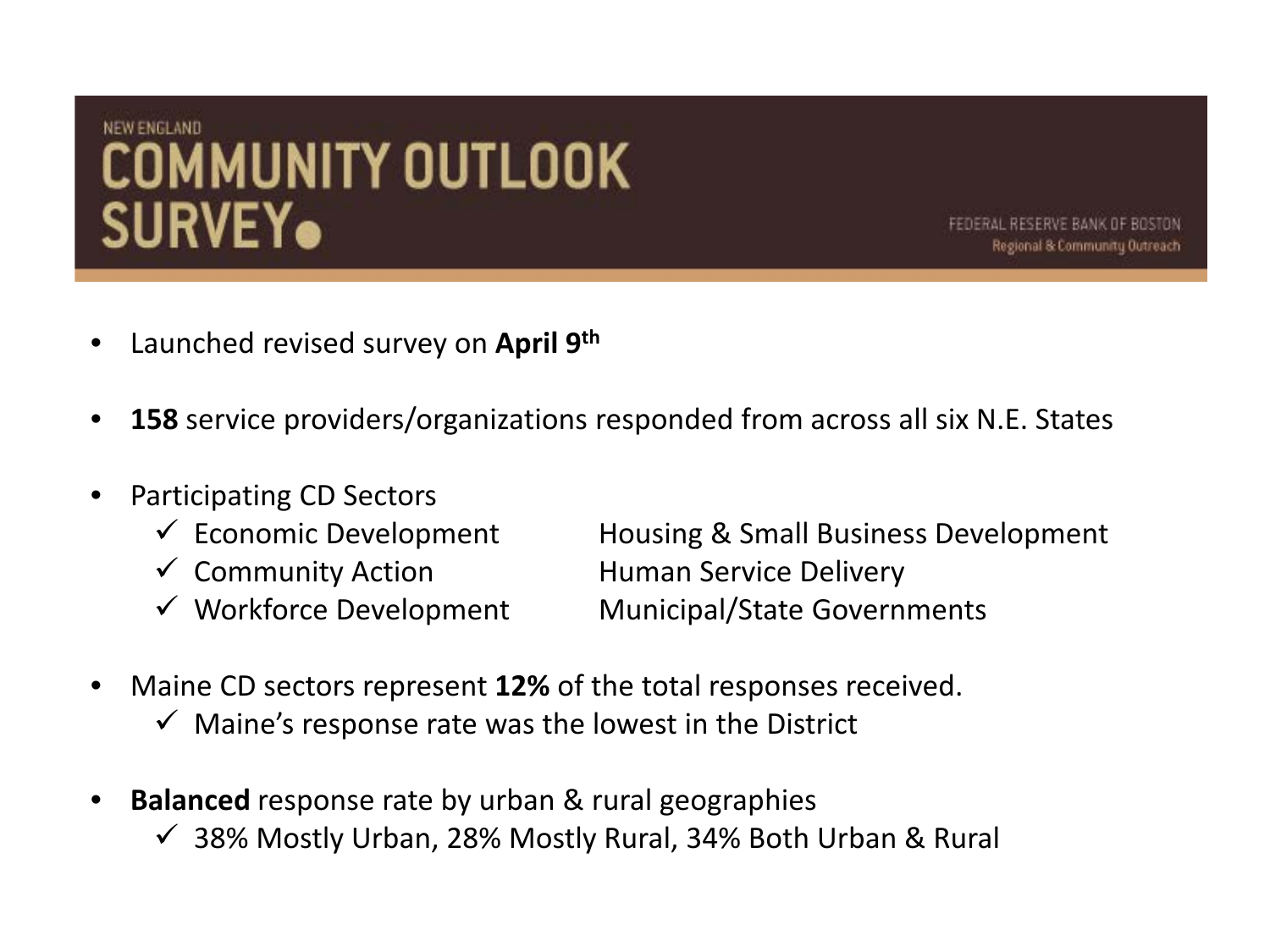FEDERAL RESERVE BANK OF BOSTON Regional & Community Outreach

#### *Top 10 Challenges Facing Lower Income Communities*

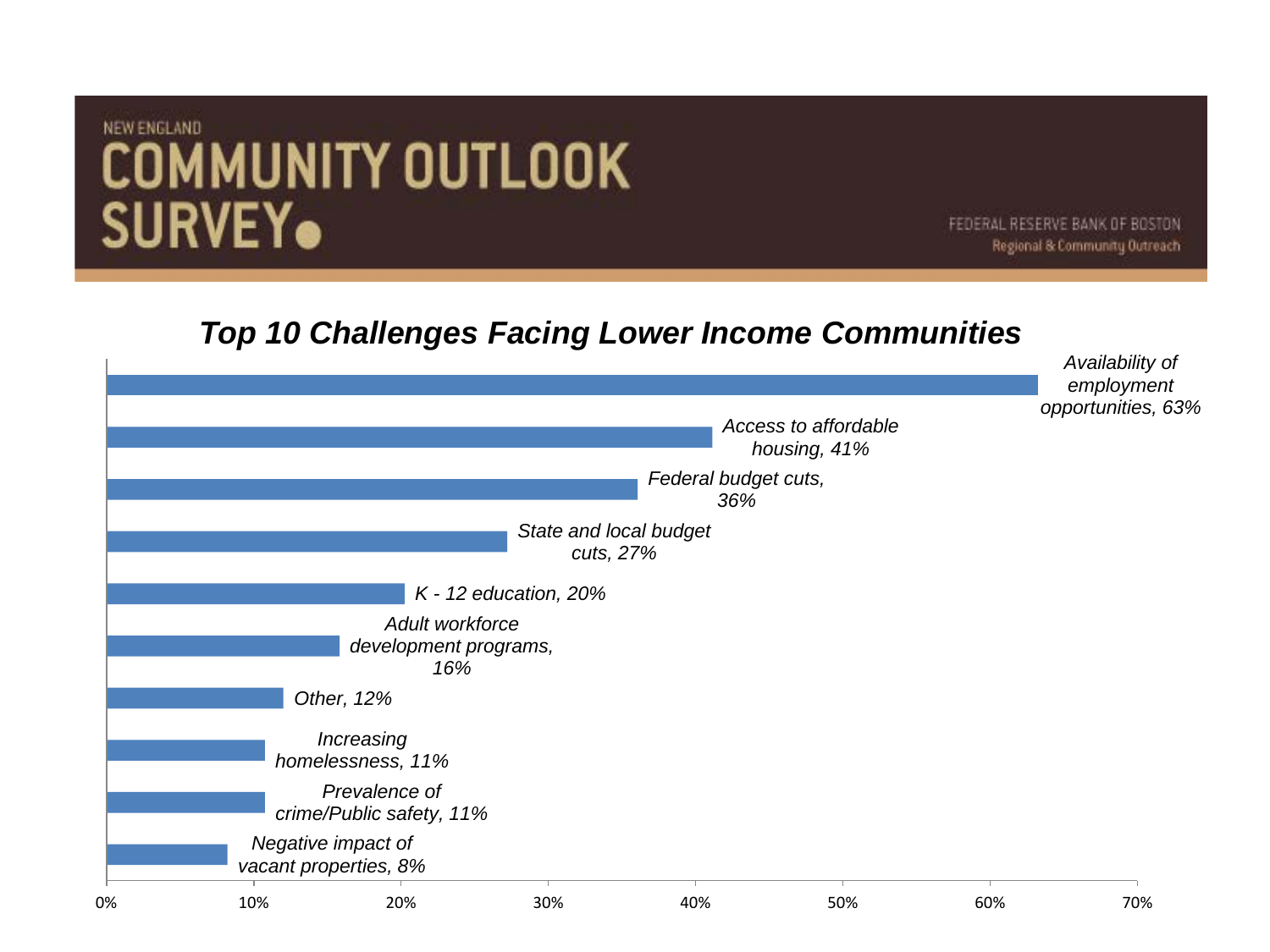FEDERAL RESERVE BANK OF BOSTON Regional & Community Outreach

#### *An Uneven Recovery*

"About **two-thirds of all job losses** in the recession were in middle-wage occupations--such as **manufacturing, skilled construction, and office administration jobs**--but these occupations have accounted for **less than one-fourth of the job growth** during the recovery…

By contrast, **lower-wage occupations**, such as retail sales, food service, and other lower-paying service jobs, accounted for **only one-fifth of job losses** during the recession but **more than one-half of total job gains** during the recovery."

*Sarah Bloom Raskin, Federal Reserve Board of Governors*

Speaking to The Society of Government Economists & the National Economists Club (5/16/2013)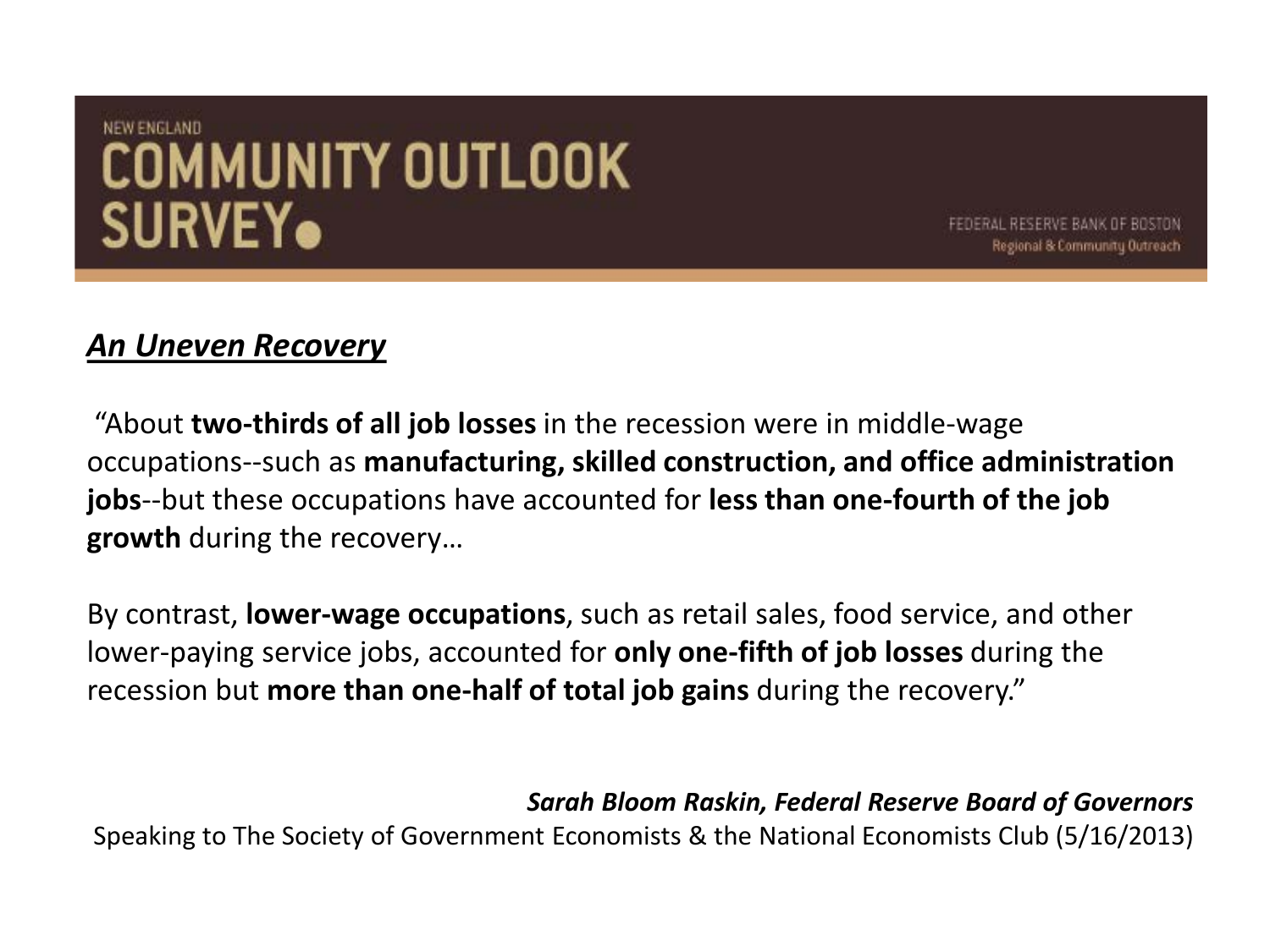FEDERAL RESERVE BANK OF BOSTON Regional & Community Outreach

*Jobs in New England by Median Hourly Income*

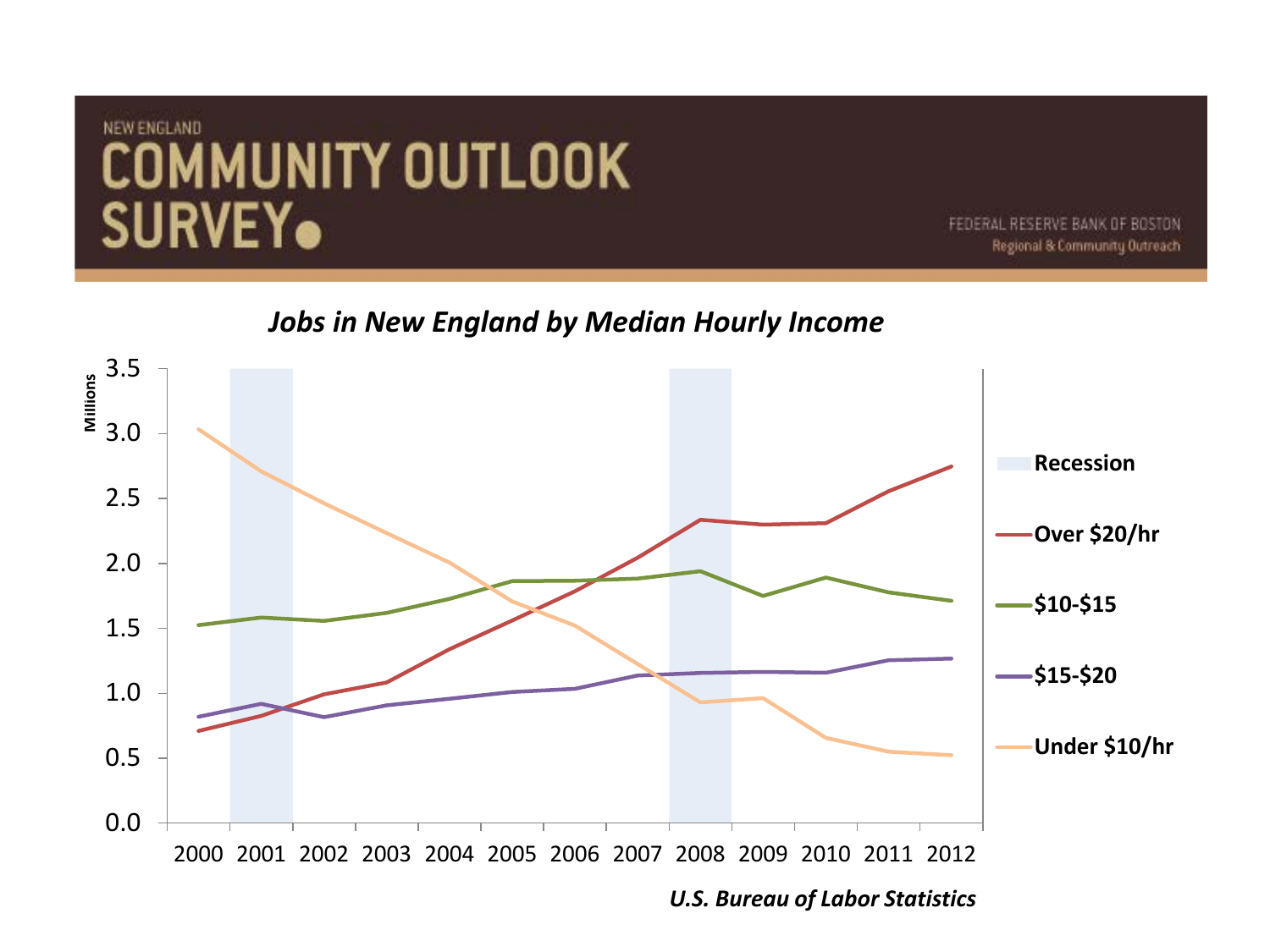FEDERAL RESERVE BANK OF BOSTON Regional & Community Outreach

#### *Availability of Affordable Housing*

Current rents in New England metropolitan areas are **relatively higher** than those nationwide. **High unemployment** and **high housing costs** in many New England cities make them unaffordable, and with **limited increase** in availability of affordable housing expected, the situation is **not likely to change** in the near future.

"*There are two issues that continue to be important: the increasing rents charged by landlords even as incomes are either stagnant or reduced; and, a lack of employment opportunities for youth and young adults*."- **Massachusetts**

"*Seems that affordable rentals are decreasing, even in traditionally affordable areas like Lynn."* – **Massachusetts**

"*Affordable rental property is a major concern. A household cannot really become stable without a place to live"*.- **Rhode Island**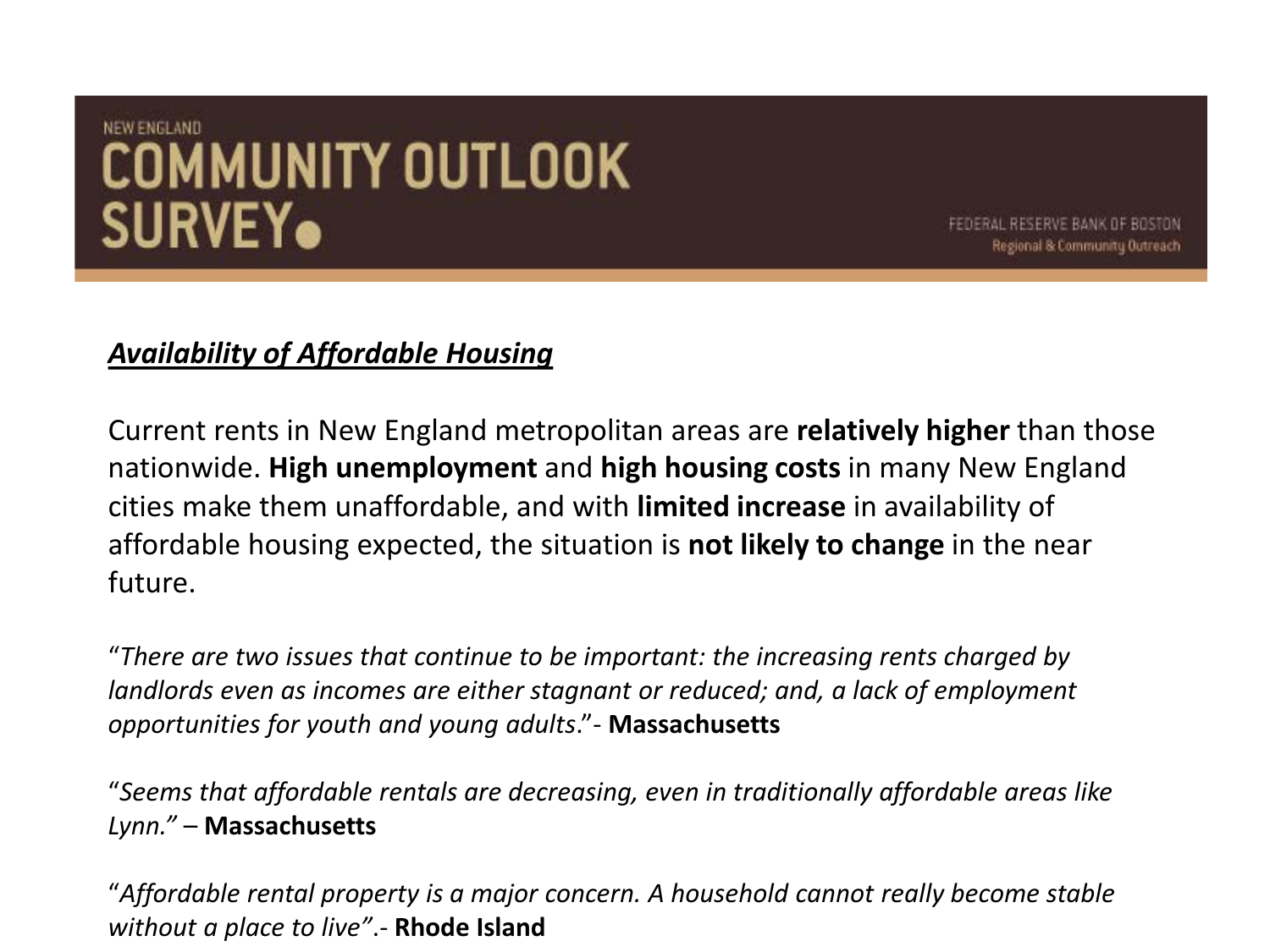FEDERAL RESERVE BANK OF BOSTON. Regional & Community Outreach

| <b>City</b>            | Pop.    | <b>Median</b><br><b>Income</b> | <b>Unemployment Rate</b><br>03/13 | <b>Median Monthly</b><br><b>Housing Cost 2011</b> | <b>Median Gross</b><br><b>Rent 2011</b> |
|------------------------|---------|--------------------------------|-----------------------------------|---------------------------------------------------|-----------------------------------------|
| <b>Boston, MA</b>      | 609,942 | \$51,739                       | 5.8%                              | \$1,393                                           | \$1,238                                 |
| <b>Worcester, MA</b>   | 180,519 | \$45,846                       | 7.9%                              | \$1,045                                           | \$886                                   |
| <b>Providence, RI</b>  | 178,130 | \$38,922                       | 11.0%                             | \$1,044                                           | \$913                                   |
| <b>Springfield, MA</b> | 152,992 | \$35,603                       | 10.7%                             | \$905                                             | \$756                                   |
| <b>Bridgeport, CT</b>  | 143,412 | \$40,947                       | 12.5%                             | \$1,192                                           | \$1,032                                 |
| <b>New Haven, CT</b>   | 129,213 | \$39,094                       | 11.6%                             | \$1,170                                           | \$1,055                                 |
| <b>Hartford, CT</b>    | 124,817 | \$29,107                       | 15.1%                             | \$917                                             | \$837                                   |
| <b>Stamford, CT</b>    | 121,784 | \$78,201                       | 7.0%                              | \$1,804                                           | \$1,503                                 |
| <b>Waterbury, CT</b>   | 110,075 | \$41,499                       | 13.1%                             | \$1,029                                           | \$881                                   |
| <b>Manchester, NH</b>  | 109,736 | \$53,278                       | 6.4%                              | \$1,131                                           | \$963                                   |
| <b>Portland, ME</b>    | 66,240  | \$45,153                       | 5.6%                              | \$1,028                                           | \$873                                   |
| <b>Burlington, VT</b>  | 42,192  | \$41,024                       | 3.4%                              | \$1,096                                           | \$965                                   |
| <b>United States</b>   |         | \$52,762                       | 7.6%                              | \$1,007                                           | \$871                                   |

**U.S. Bureau of Labor Statistics, U.S. Census & American Community Survey 2011**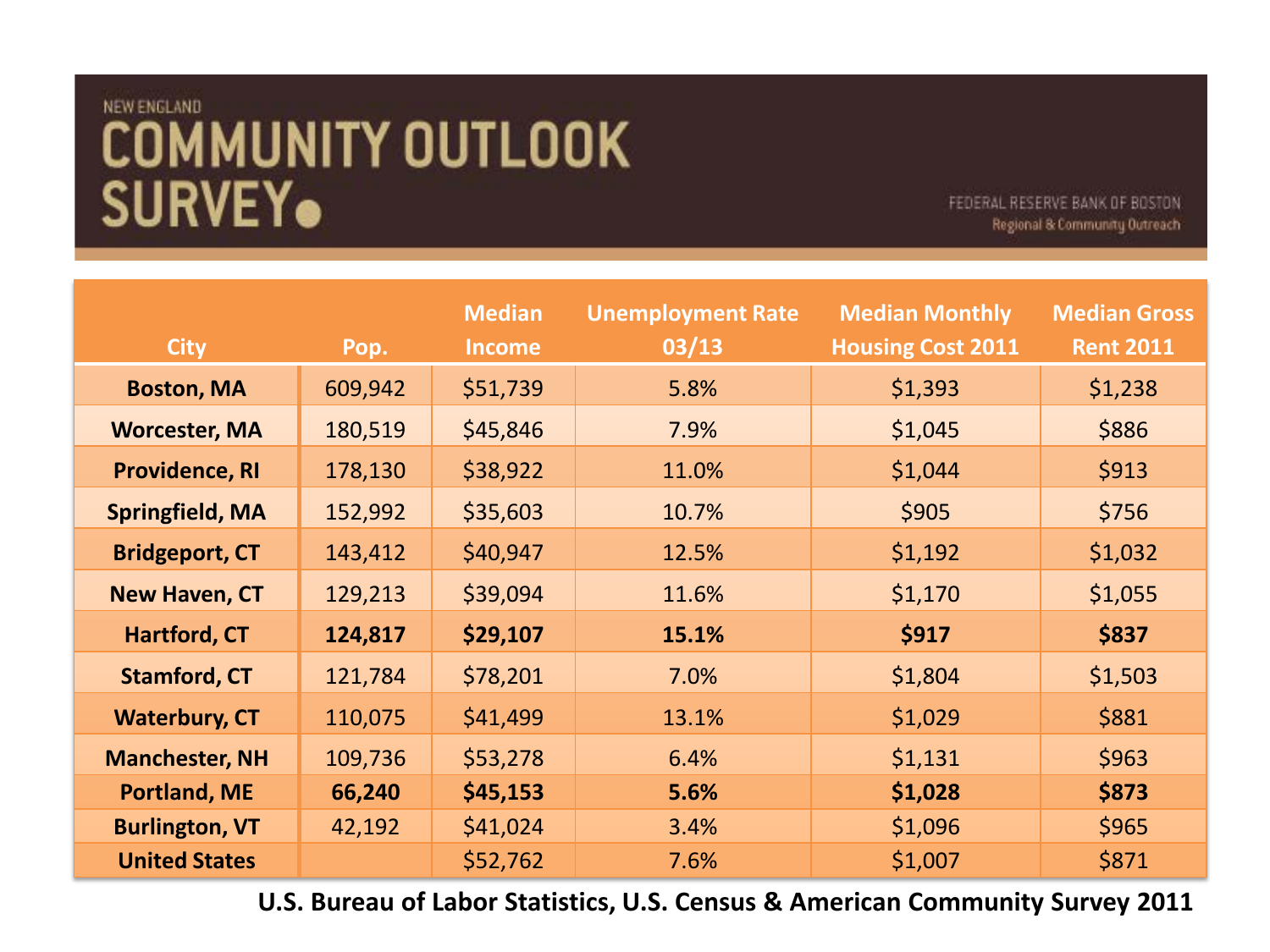FEDERAL RESERVE BANK OF BOSTON Regional & Community Outreach

#### *Impact of Sequestration*

"…at Portsmouth Naval Shipyard, the Navy is prepared to cut the pay of its civilian workforce by 20 percent, the result of a 22-day furlough…These jobs are not just a count of government billets, a macroeconomic statistic, or an unemployment rate fluctuation. These jobs provide financial security for our constituents and health insurance for their families."- **Senator Susan Collins, February 2013**

"Uncertainty in the federal budget is having significant negative effects on programs designed to assist individuals. Reductions in staffing levels is causing local CAP agencies to close programs or significantly reduce their scope and effectiveness." – **Maine**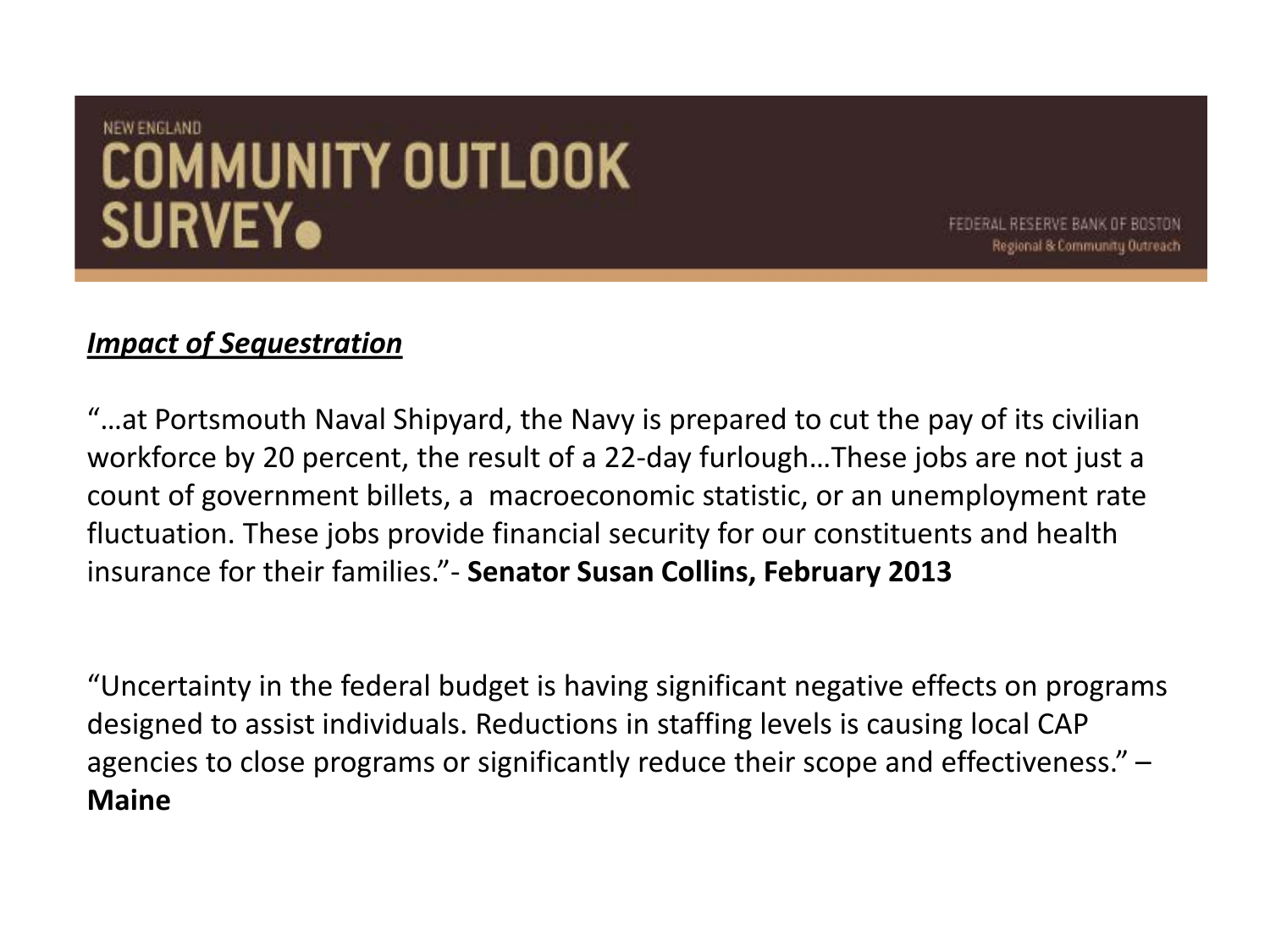FEDERAL RESERVE BANK OF BOSTON Regional & Community Outreach

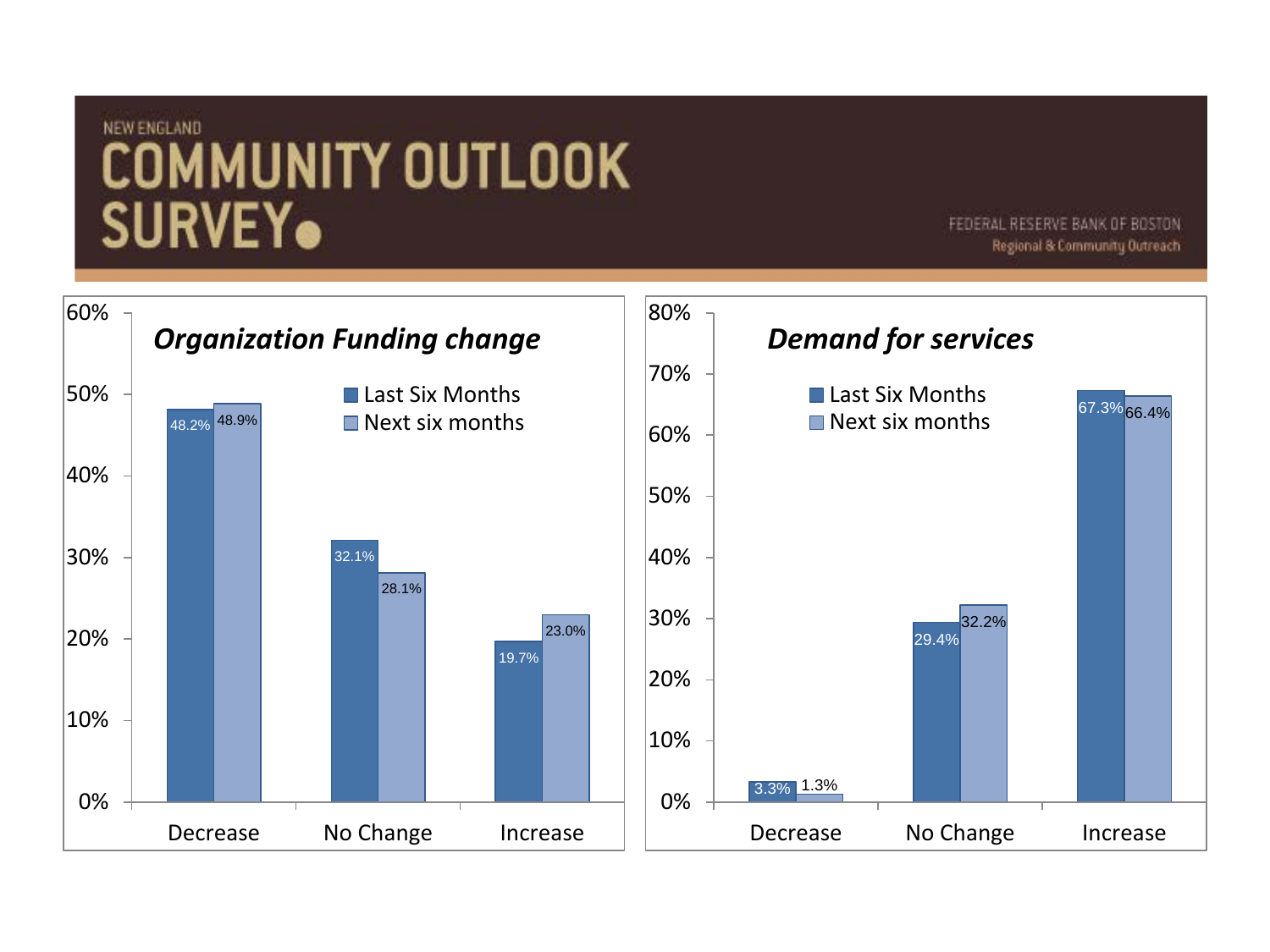FEDERAL RESERVE BANK OF BOSTON Regional & Community Outreach

#### *Access to Credit*

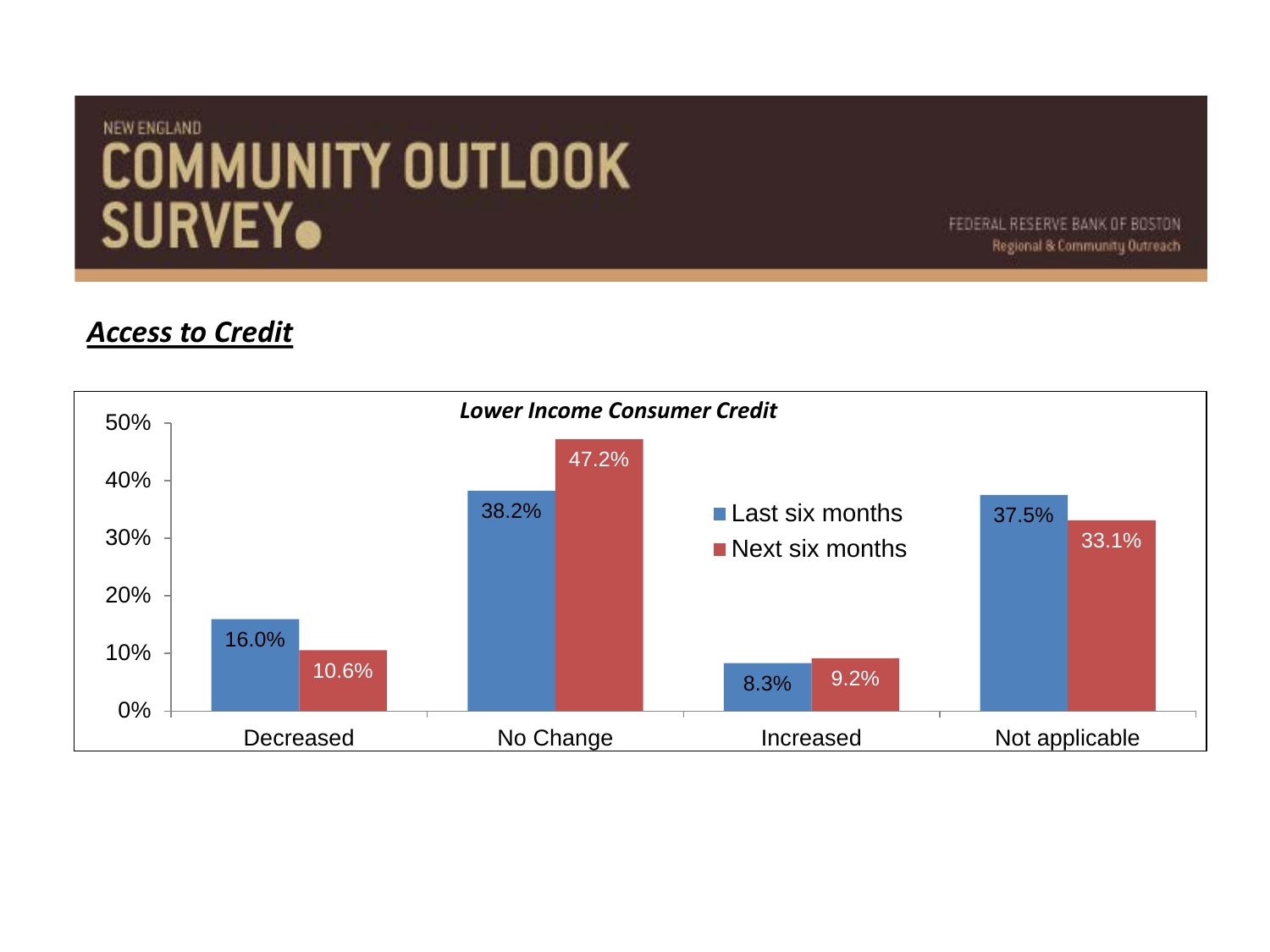FEDERAL RESERVE BANK OF BOSTON Regional & Community Outreach